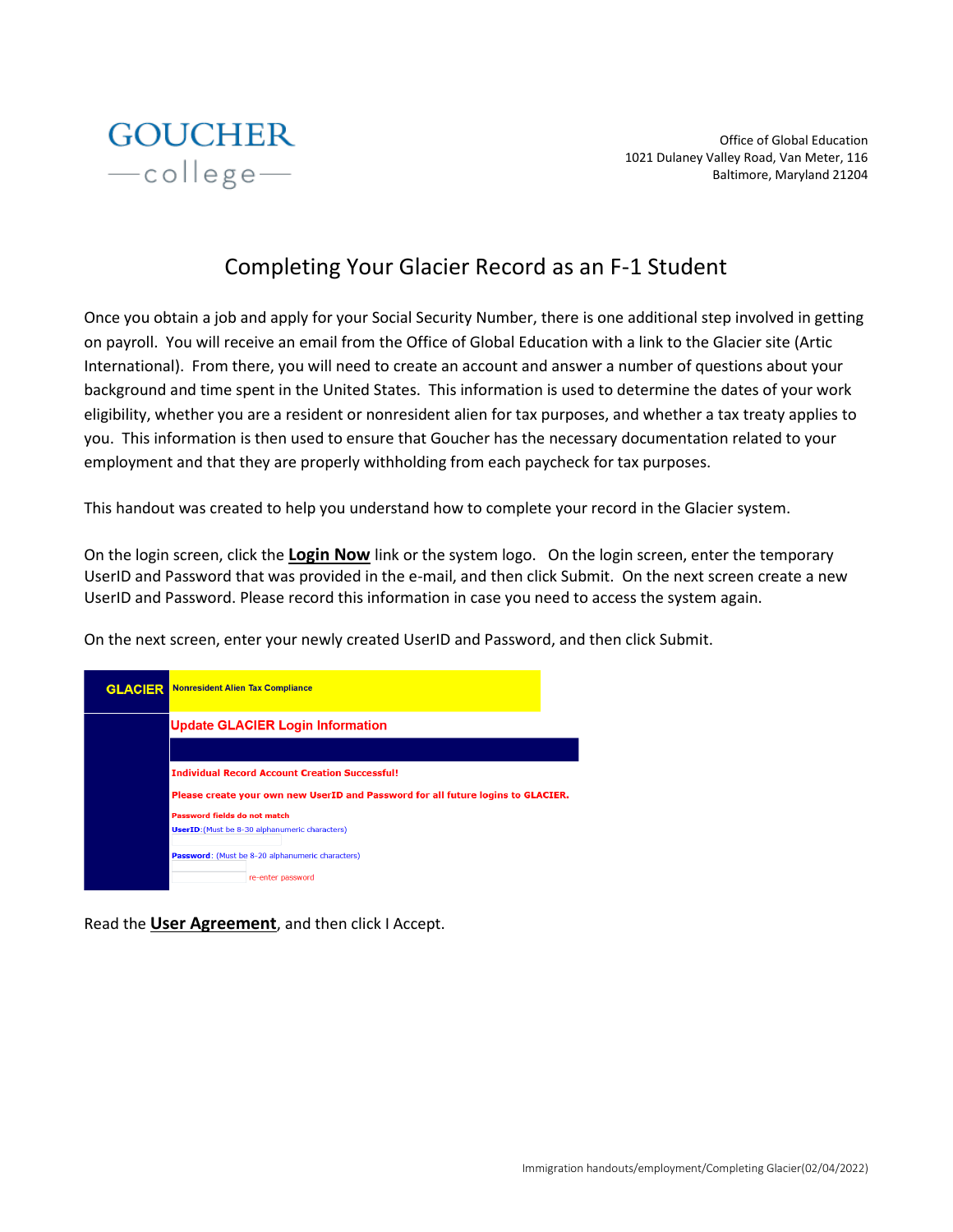

I Decline | I Accept |

On the Welcome to GLACIER for Goucher College screen, select **Create/update/view my Individual Record**, and then click Next.

| <b>GLACIER</b> | <b>Nonresident Alien Tax Compliance</b>             |  |  |  |  |
|----------------|-----------------------------------------------------|--|--|--|--|
|                | <b>Welcome to GLACIER for Goucher College</b>       |  |  |  |  |
|                | Karen Sykes, What Would You Like To Do Today?       |  |  |  |  |
|                | <b>Create/update/view my Individual Record</b>      |  |  |  |  |
|                | Complete my U.S. tax return using GLACIER Tax Prep  |  |  |  |  |
|                | <b>Learn about General U.S. Tax Issues and FAOs</b> |  |  |  |  |
|                | <b>Change my GLACIER Login Information</b>          |  |  |  |  |
|                | <b>Exit GLACIER</b>                                 |  |  |  |  |

On the **Relationship** screen, select the choice that best describes the relationship you have with Goucher. The choices are grouped by category (highlighted by the red boxes in this example screenshot). You can select more than one category, but are limited to only one selection within a category. If more than one applies in a category, select the best choice you believe describes your relationship. When finished, click Next.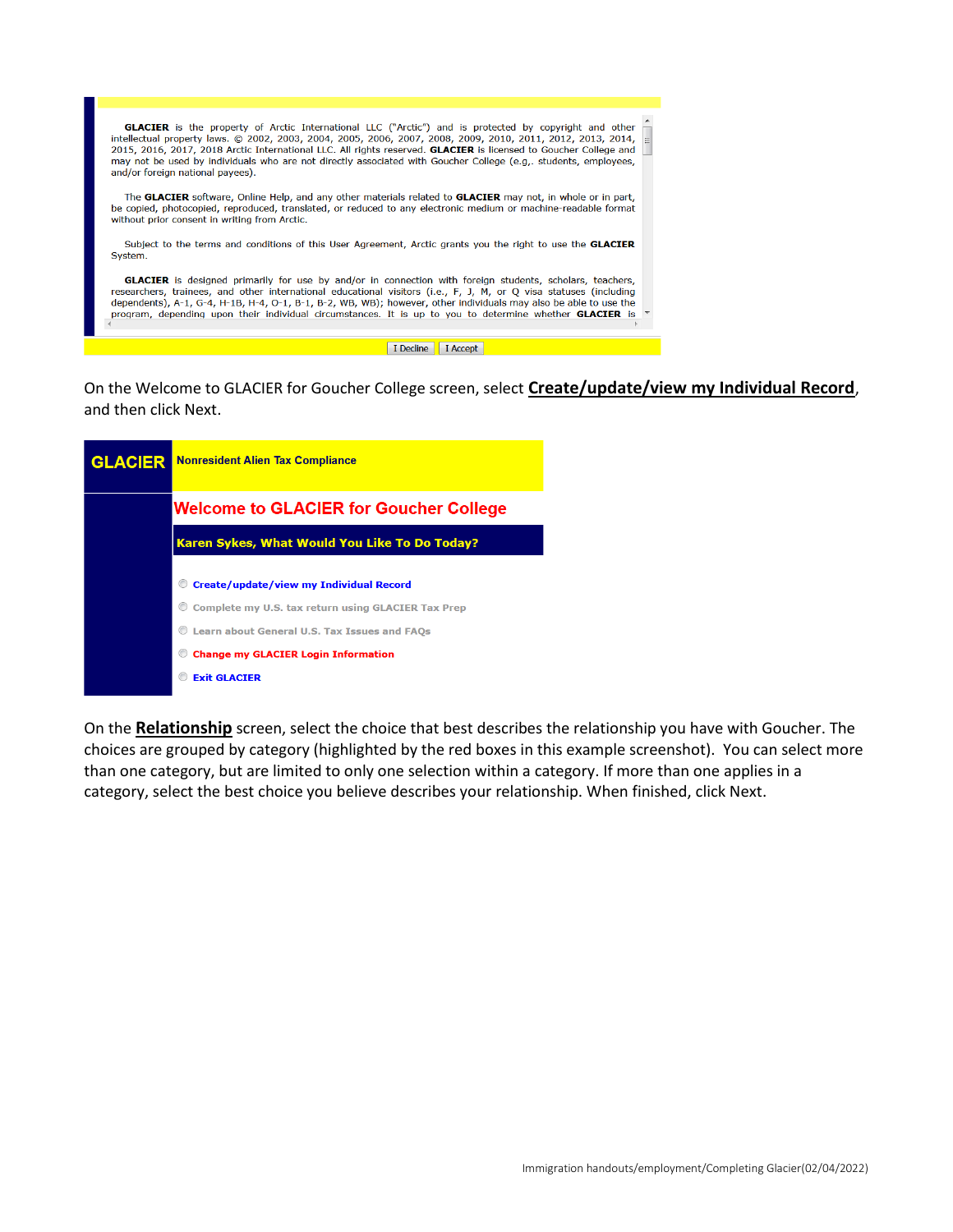

On the **Income Type** screen, select the payment type(s) that apply, and then click Next.

Note: The income types that display on this page are based on the relationships you selected on the previous screen (image on right may differ from your selections).



On the **Personal Information** screen, complete the fields as follows (when finished, click Next):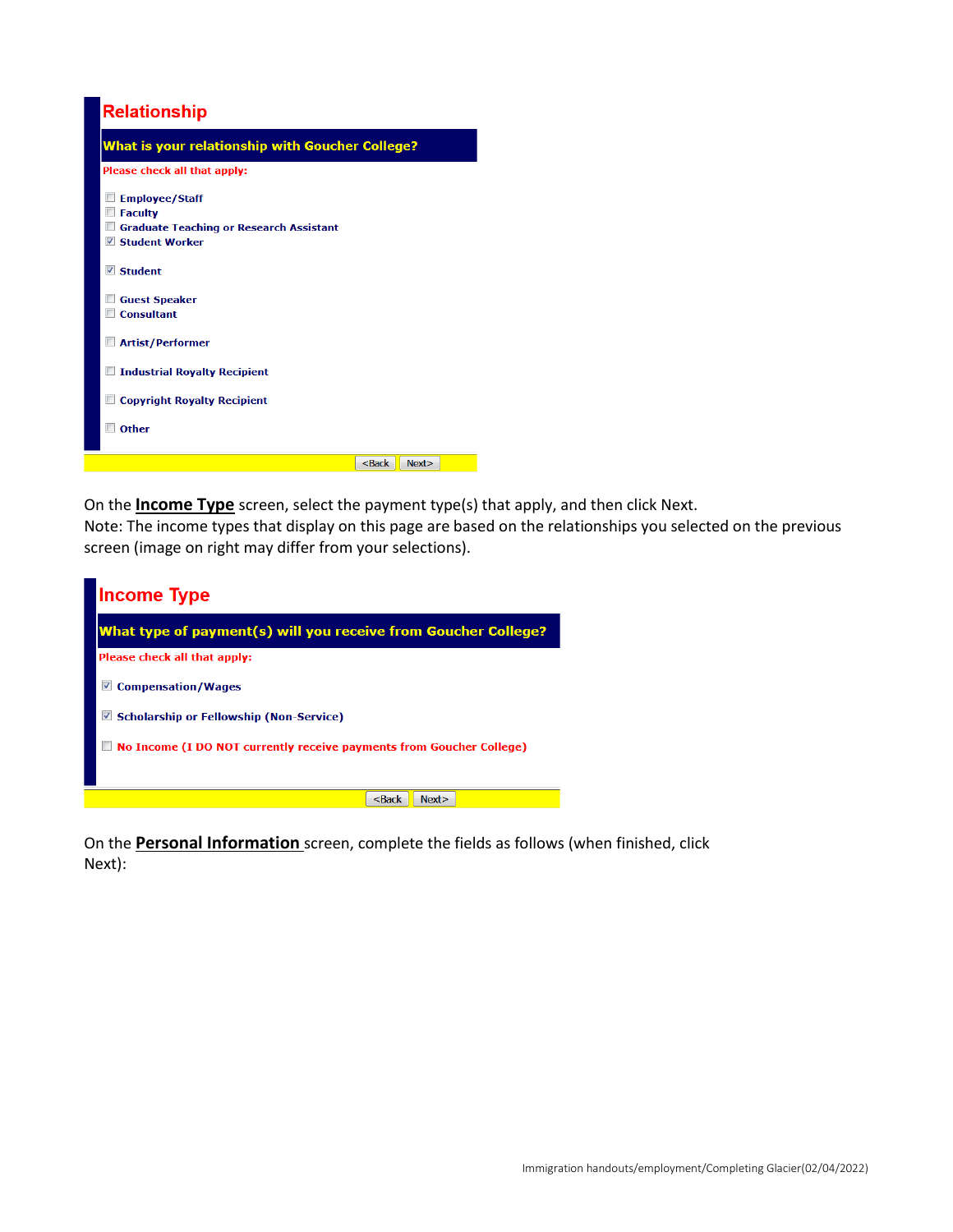| <b>Personal Information</b>                                                                                                                                                                                                                                    |           |                                                                                                                                                                                                                                                                                                                                                                                                                                                                                      |
|----------------------------------------------------------------------------------------------------------------------------------------------------------------------------------------------------------------------------------------------------------------|-----------|--------------------------------------------------------------------------------------------------------------------------------------------------------------------------------------------------------------------------------------------------------------------------------------------------------------------------------------------------------------------------------------------------------------------------------------------------------------------------------------|
| Please Enter and/or Verify the Following Information<br>* Indicates Required Field<br><b>First Name/Personal Name *:</b><br>Karen<br><b>Middle Name:</b><br>Last Name/Surname/Family Name *:<br><b>Sykes</b><br><b>Email Address:</b><br>karen.sykes@goucher.e |           |                                                                                                                                                                                                                                                                                                                                                                                                                                                                                      |
| <b>U.S.-Issued Social Security Number (SSN) or</b><br><b>Individual Taxpayer Identification Number (ITIN)</b>                                                                                                                                                  | <b>OR</b> | (Employees and Student Workers)<br>© I do NOT have a U.S.-issued SSN or ITIN; I would like to apply for an<br><b>SSN</b><br>the I have applied for an SSN, and I have not yet received the number<br>(Guest Speakers, Consultants, Non-Service Scholarship/Fellowship and<br><b>Royalty Recipients)</b><br>I do NOT have a U.S.-issued SSN or ITIN; I would like to apply for an<br><b>ITIN</b><br>$\circledcirc$ I have applied for an ITIN, and I have not yet received the number |
| <b>Foreign Tax Identification Number, if any:</b>                                                                                                                                                                                                              |           |                                                                                                                                                                                                                                                                                                                                                                                                                                                                                      |

#### **Name**

Enter your last/family/surname, first/personal, and middle names. If you do not have a middle name, leave blank; if you have more than one middle name, enter both in the Middle Name field.

#### **E-Mail Address**

An e-mail address is required. You should enter an e-mail address where you can receive important information from Goucher College.

#### **Social Security Number (SSN) or Individual Taxpayer Identification Number (ITIN)**

Enter your U.S.-issued Social Security or Individual Taxpayer Identification Number; if you do not have a U.S. issued SSN or ITIN, select a radio button on the right to indicate the step you have taken to obtain your SSN or ITIN.

• If you do not have a SSN or ITIN, tax must be withheld from all payments made to you until you receive such a number. In certain cases, Goucher may make payments to you without such a number; however, to do so, you must have taken applicable steps to apply for the number and provide documentation to that fact.

• If you are from Canada, do not enter a social security or taxpayer identification number issued by the Canadian government; ONLY enter numbers issued by the U.S. government.

#### **Foreign Tax Identification Number (if any)**

If you have a taxpayer identification number in your country of tax residence, the number must be entered in Foreign Tax Identification Number field. If you are eligible to claim an income tax treaty, your foreign tax identification number will be shared with the tax treaty country to ensure that you are eligible to claim the benefits of the tax treaty. If you do not have such a number, leave blank.

On the **U.S. Address** screen, enter your mailing address in the U.S.; if you do not live in the U.S., check the box. When finished, click Next.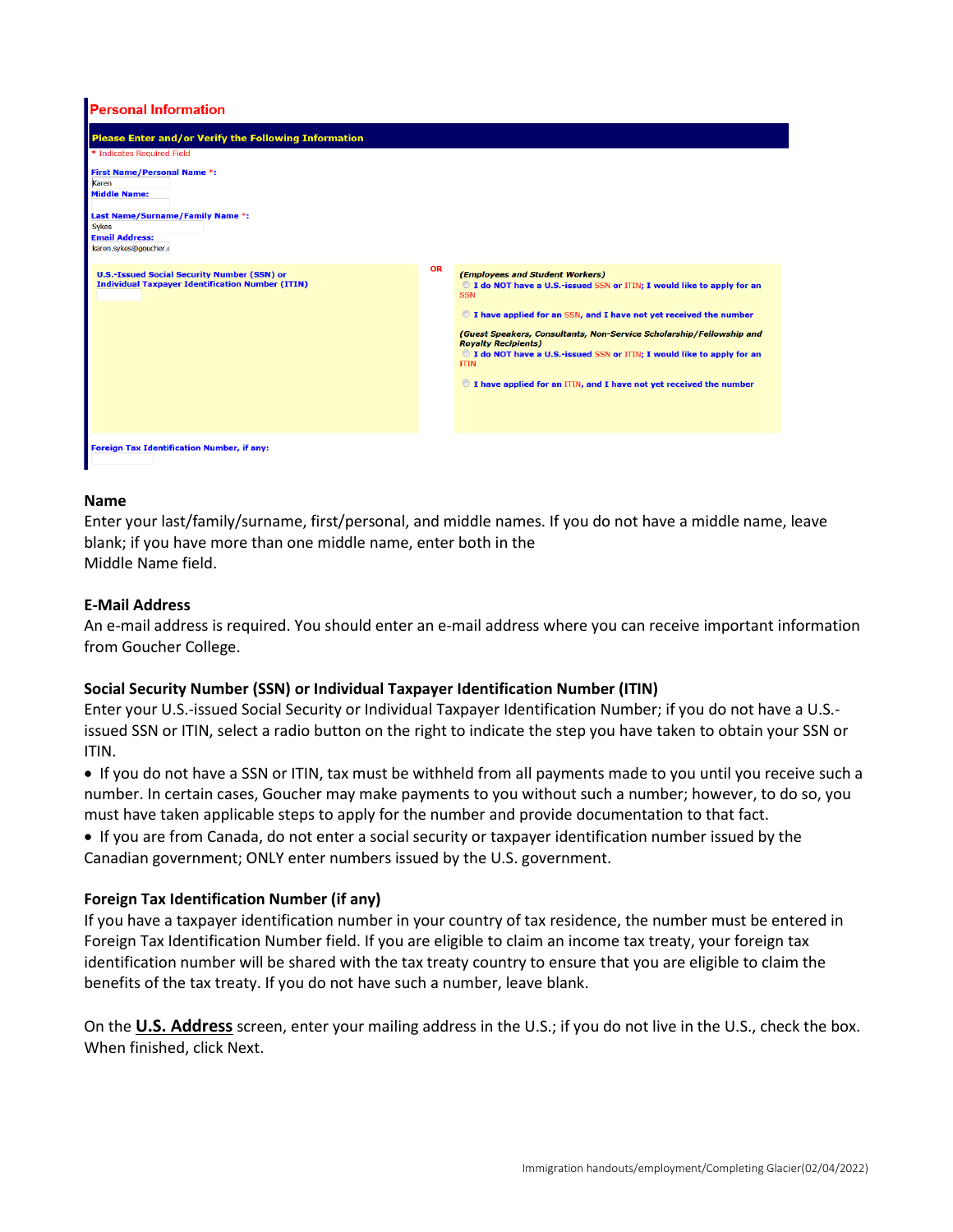## **U.S. Address**

| <b>Please enter your U.S. mailing address and telephone numbers</b>        |
|----------------------------------------------------------------------------|
| <b>Street Address 1:</b>                                                   |
| 1021 Dulaney Valley Road                                                   |
| <b>Street Address 2:</b>                                                   |
|                                                                            |
| City:                                                                      |
| <b>Baltimore</b>                                                           |
| State:                                                                     |
| Maryland                                                                   |
| <b>Zip/Postal Code:</b>                                                    |
| (XXXXX OF XXXXX-XXXX)                                                      |
| 21204                                                                      |
| <b>Home Phone Number:</b>                                                  |
| (xxx-xxx-xxxx)                                                             |
|                                                                            |
| <b>Work/Department Phone Number:</b>                                       |
| (xxx-xxx-xxxx)                                                             |
| 410-337-6270                                                               |
| I DO NOT currently live in the U.S. / I DO NOT have a U.S. mailing address |
| $Back$<br>Next>                                                            |

On the **Permanent Foreign Address** screen, enter your permanent foreign address. When finished, click Next.

| <b>Permanent Foreign Address</b>                                                                                                                                              |                                                                                         |                                                                                                                                                                                                                                                                                                                                                                                                                                                           |
|-------------------------------------------------------------------------------------------------------------------------------------------------------------------------------|-----------------------------------------------------------------------------------------|-----------------------------------------------------------------------------------------------------------------------------------------------------------------------------------------------------------------------------------------------------------------------------------------------------------------------------------------------------------------------------------------------------------------------------------------------------------|
|                                                                                                                                                                               | Please enter your permanent foreign mailing address:                                    |                                                                                                                                                                                                                                                                                                                                                                                                                                                           |
| * Indicates Required Field<br><b>Street Address 1*:</b><br><b>Street Address 2:</b><br>City*:<br><b>Postal Code:</b><br>Country*:<br><b>Please Select</b><br><b>Province:</b> | (Do Not enter a P.O. Box number)<br>(Do Not enter a P.O. Box number)<br>▼ (Canada Only) | Enter your Permanent Foreign Address. All individuals present in the U.S.<br>under a nonimmigrant immigration status (e.g., F, J, M, Q, H-1B, TN, B,<br>A, G) MUST include an address OUTSIDE the U.S. for which they consider<br>to be their Permanent Foreign Address. You may wish to use the address<br>of a parent or relative, if applicable. If you are a Permanent Resident Alien<br>from China, please include your last known address in China. |
|                                                                                                                                                                               | Next><br>$Back$                                                                         | Online Help                                                                                                                                                                                                                                                                                                                                                                                                                                               |

On the **Country of Citizenship / Tax Residence** screen, select your country of citizenship. If you are a citizen of two countries, please select the country under whose documents you entered the U.S. Next, select your country of tax residence. Although you may pay tax in the U.S., unless you are a resident alien or permanent resident alien, your country of tax residence is the country to which you owe tax on your "worldwide" income. Typically, this is the same as your country of permanent residence; however, if you have lived in a country other than your country of permanent residence immediately before coming to the U.S. to study/work, you may have established tax residency in that country. When finished, click Next.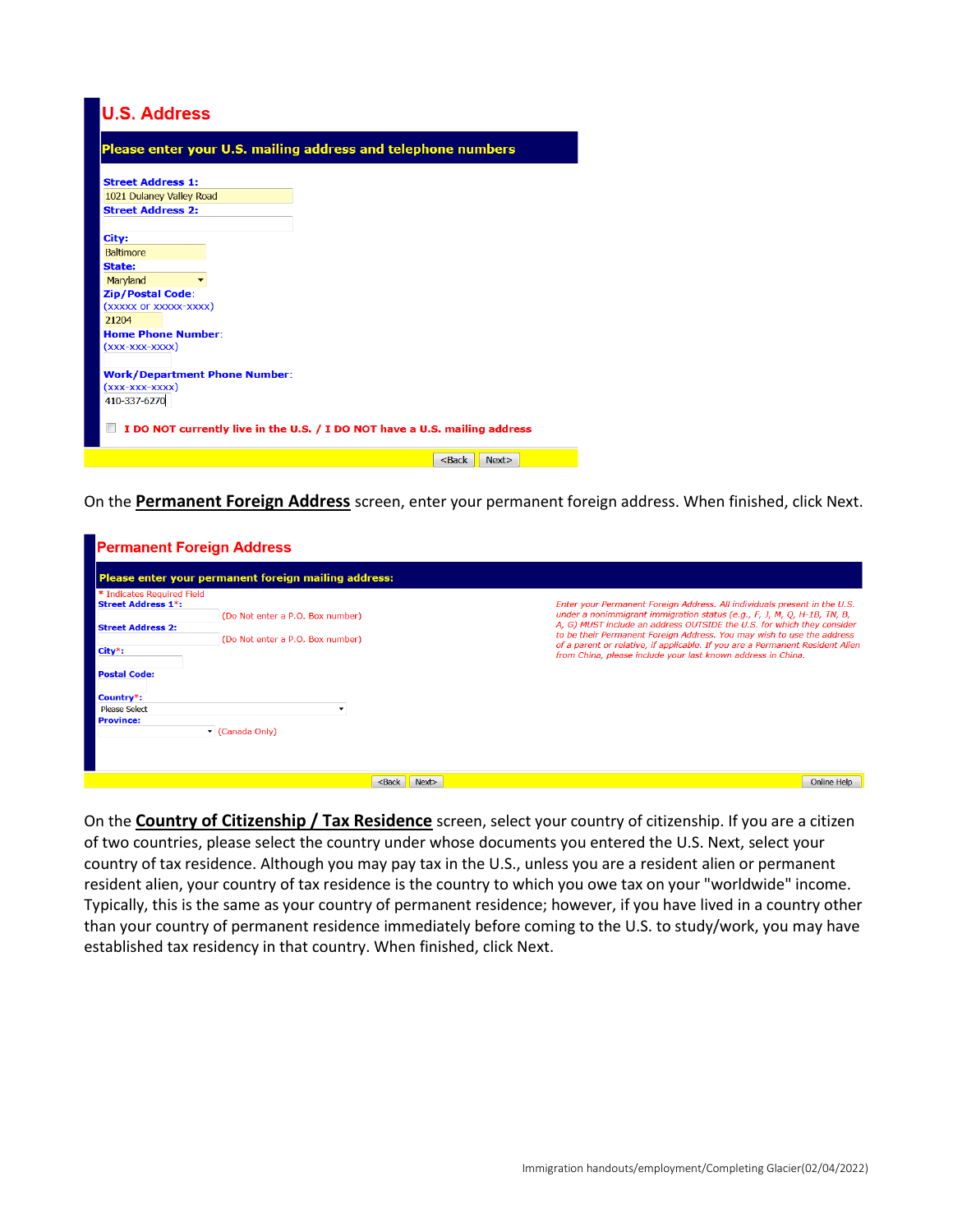### **Country of Citizenship / Tax Residence**

| Please select the appropriate country:                   |                                                                                                                                                                                                                                                                                                                                                                                                                                                                                                                |  |
|----------------------------------------------------------|----------------------------------------------------------------------------------------------------------------------------------------------------------------------------------------------------------------------------------------------------------------------------------------------------------------------------------------------------------------------------------------------------------------------------------------------------------------------------------------------------------------|--|
| <b>Country of Citizenship:</b><br><b>Please Select</b>   | If you are a citizen of two countries, please select the country under whose documents you<br>entered the U.S. If you are a dual citizen of the U.S. and another country, for U.S. tax<br>purposes, you are treated as a citizen of the U.S. Please contact the Institution<br>Administrator as soon as possible.                                                                                                                                                                                              |  |
| <b>Country of Tax Residence:</b><br><b>Please Select</b> | Although you may pay tax in the U.S., your Country of Tax Residence CANNOT be the U.S.<br>Your Country of Tax Residence is generally the country to which you owe tax on your<br>"worldwide" income. Typically, your Country of Tax Residence is the same as your Country<br>of Permanent Residence; however, if you have lived in a country other than your Country of<br>Permanent Residence immediately before coming to the U.S. to study/work, you may have<br>established Tax Residency in that country. |  |
|                                                          | Online Help                                                                                                                                                                                                                                                                                                                                                                                                                                                                                                    |  |

On the **Immigration Status** screen, select Goucher College. Next, select your current immigration status from the list. If you entered the U.S. under a different immigration status, you will be able to indicate the original status on a subsequent screen.

| <b>Immigration Status</b>                                                                                                                                                                                                                                                     |                                                                                                                                                                                                                                                                               |             |
|-------------------------------------------------------------------------------------------------------------------------------------------------------------------------------------------------------------------------------------------------------------------------------|-------------------------------------------------------------------------------------------------------------------------------------------------------------------------------------------------------------------------------------------------------------------------------|-------------|
| What is the sponsoring institution?                                                                                                                                                                                                                                           |                                                                                                                                                                                                                                                                               |             |
|                                                                                                                                                                                                                                                                               | Please indicate the Institution that sponsored (or will sponsor) your current U.S. immigration status (as indicated on your official immigration documentation).                                                                                                              |             |
| <b>Coucher College</b><br>© Other Institution<br><sup>1</sup> No Sponsoring Institution Required (e.g., B-1, B-2, WB, WT, etc)                                                                                                                                                |                                                                                                                                                                                                                                                                               |             |
| What is your current U.S. immigration status?                                                                                                                                                                                                                                 |                                                                                                                                                                                                                                                                               |             |
|                                                                                                                                                                                                                                                                               | Please indicate your current U.S. immigration status. If you have not yet arrived in the U.S., indicate your anticipated immigration status; if you have already returned to<br>your home country, indicate the immigration status on which you were last present in the U.S. |             |
| <b>Current Immigration Status</b>                                                                                                                                                                                                                                             | F-1 Student or OPT or CPT                                                                                                                                                                                                                                                     |             |
| If you are in J status, select the primary purpose as indicated in Section 4 of Form DS-2019.<br>If you are from Canada and do NOT have a visa or Form I-94, select "B-1 Visitor".<br>If your immigration status is not listed, select "Other Immigration Status or Purpose". |                                                                                                                                                                                                                                                                               |             |
|                                                                                                                                                                                                                                                                               | Next><br><back< th=""><th>Online Help</th></back<>                                                                                                                                                                                                                            | Online Help |

On the **Time Spent in the U.S**. screen, enter your original date of entry to the U.S. for purposes of this visit. The **original date of entry** to the U.S. on your current immigration status is the first date that you arrived in the U.S. to begin your studies. This information can be found by viewing your travel history at https://i94.cbp.dhs.gov/I94/#/home.



Next, enter the expiration date of your current immigration status in the **"Date Permission to stay in the U.S. Expires"** field. F-1 students must use the date from Form I-20; do not use the date of expiration from your visa in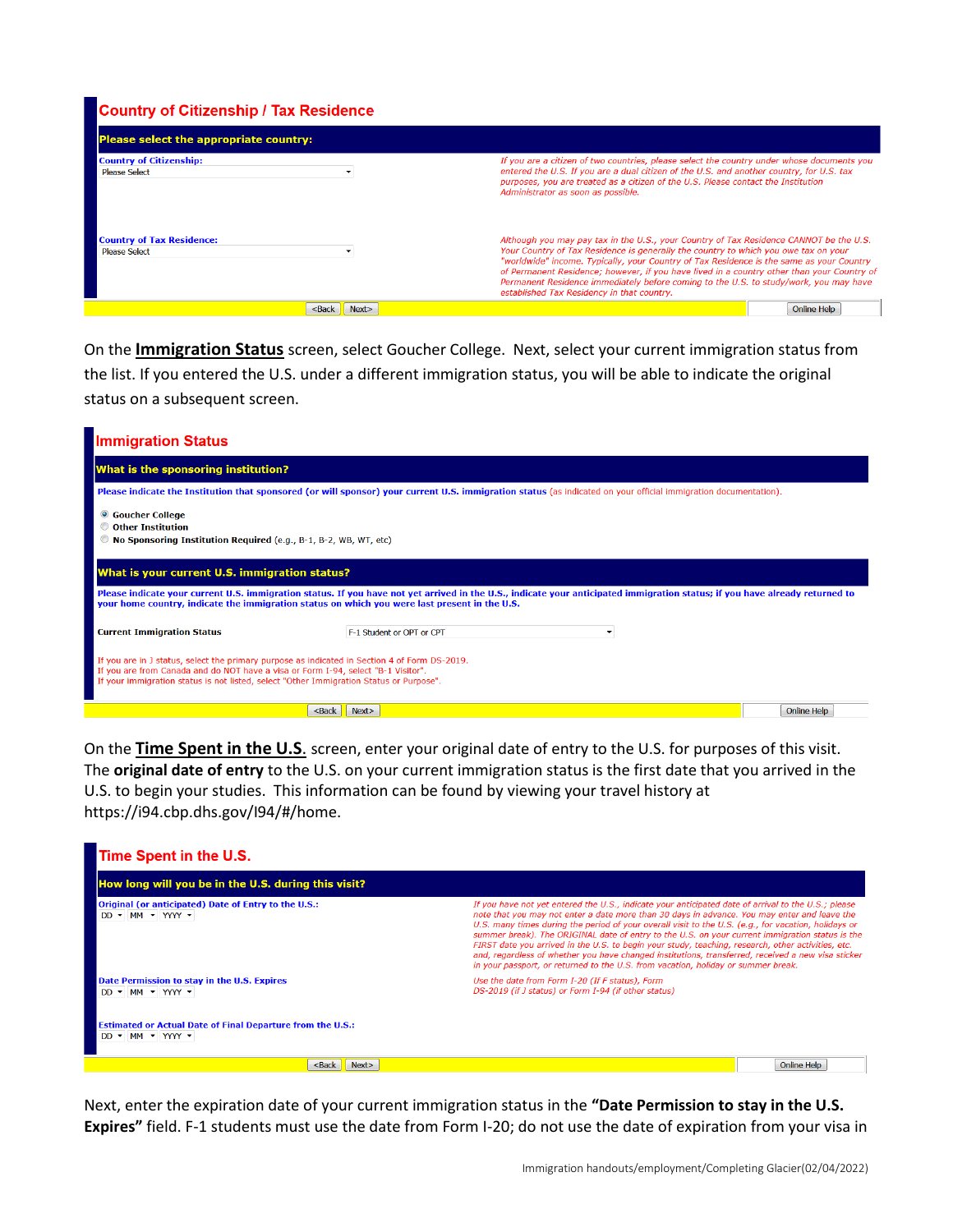your passport. Next, enter the estimated date of departure from the U.S. in the **"Estimated or..."** field. Estimate the date of which you currently plan to leave the U.S.

On the **Immigration Status** screen, select the appropriate immigration since you originally entered the U.S.



On the **Days Present in the U.S**. screen, indicate the number of days during which you were not present (not in the U.S.) during your current visit. For the second question, select whether you have visited the U.S. prior to your current visit. If yes, then provide the year(s), your visa status during each visit, and total number of days (by calendar year) present in the U.S. When finished, click Next.

| Days Present In the U.S.                                                                                                                                                                                                                                                                                                                                                                                 |                                                                                                       |                                                                                                                                                                                                                                                                                                          |                    |                                                                                                                |  |  |
|----------------------------------------------------------------------------------------------------------------------------------------------------------------------------------------------------------------------------------------------------------------------------------------------------------------------------------------------------------------------------------------------------------|-------------------------------------------------------------------------------------------------------|----------------------------------------------------------------------------------------------------------------------------------------------------------------------------------------------------------------------------------------------------------------------------------------------------------|--------------------|----------------------------------------------------------------------------------------------------------------|--|--|
| How long have you been present in the US?                                                                                                                                                                                                                                                                                                                                                                |                                                                                                       |                                                                                                                                                                                                                                                                                                          |                    |                                                                                                                |  |  |
| home country or to visit a third country.                                                                                                                                                                                                                                                                                                                                                                |                                                                                                       | Following is a SUMMARY of the TOTAL NUMBER OF DAYS you may have been present in the U.S. based on your date of arrival. Please complete the boxes below to indicate any days YOU LEFT the U.S. to return to your                                                                                         |                    |                                                                                                                |  |  |
| <b>Calendar Year</b>                                                                                                                                                                                                                                                                                                                                                                                     | <b>Immigration Status Held</b><br><b>During Each Calendar Year</b>                                    | Estimated Total Number of Days Present in the U.S. During<br>each Calendar Year                                                                                                                                                                                                                          |                    | <b>LESS Number of Days You Left the U.S.</b><br>(Enter the number of days you LEFT the U.S. during this visit) |  |  |
| 2018                                                                                                                                                                                                                                                                                                                                                                                                     | <b>F1-Student</b>                                                                                     | 237 Days                                                                                                                                                                                                                                                                                                 | Less <sub>37</sub> | Days NOT present in U.S.                                                                                       |  |  |
| 2017                                                                                                                                                                                                                                                                                                                                                                                                     | <b>F1-Student</b>                                                                                     | 365 Days                                                                                                                                                                                                                                                                                                 | Less <sub>60</sub> | Days NOT present in U.S.                                                                                       |  |  |
| 2016                                                                                                                                                                                                                                                                                                                                                                                                     | <b>F1-Student</b>                                                                                     | 366 Days                                                                                                                                                                                                                                                                                                 | Less <sub>60</sub> | Days NOT present in U.S.                                                                                       |  |  |
|                                                                                                                                                                                                                                                                                                                                                                                                          |                                                                                                       |                                                                                                                                                                                                                                                                                                          |                    |                                                                                                                |  |  |
|                                                                                                                                                                                                                                                                                                                                                                                                          | Have you ever been to the U.S. PRIOR to this visit?                                                   |                                                                                                                                                                                                                                                                                                          |                    |                                                                                                                |  |  |
|                                                                                                                                                                                                                                                                                                                                                                                                          | © This is the FIRST time I have ever been to the U.S. (for any reason, under any immigration status). |                                                                                                                                                                                                                                                                                                          |                    |                                                                                                                |  |  |
|                                                                                                                                                                                                                                                                                                                                                                                                          | O I have previously visited the U.S. (information regarding all PRIOR visits MUST be entered below).  |                                                                                                                                                                                                                                                                                                          |                    |                                                                                                                |  |  |
|                                                                                                                                                                                                                                                                                                                                                                                                          |                                                                                                       | For each CALENDAR YEAR between 1986 and your date of arrival that you were previously present in the U.S., please select the calendar year of each Prior Visit and the corresponding Immigration Status and Total Number of Da<br>each Immigration Status. You MUST include ALL Prior Visits to the U.S. |                    |                                                                                                                |  |  |
|                                                                                                                                                                                                                                                                                                                                                                                                          | DO NOT include in the boxes below any information about your current visit as shown above             |                                                                                                                                                                                                                                                                                                          |                    |                                                                                                                |  |  |
| <b>ENTER</b><br><b>Immigration Status Held</b><br><b>Calendar Year</b><br><b>ENTER the Approximate Total Number of Days Present</b><br><b>During Each Calendar Year</b><br>(the years do not need to be entered<br>in the US During each Calendar Year<br>(If you held more than one Immigration Status during the a Calendar year, enter each Immigration Status separately)<br>in chronological order) |                                                                                                       |                                                                                                                                                                                                                                                                                                          |                    |                                                                                                                |  |  |
| Please Select Y                                                                                                                                                                                                                                                                                                                                                                                          | <b>Please Select</b>                                                                                  | ۰                                                                                                                                                                                                                                                                                                        |                    | Days                                                                                                           |  |  |
| Please Select -                                                                                                                                                                                                                                                                                                                                                                                          | <b>Please Select</b>                                                                                  | ۰.                                                                                                                                                                                                                                                                                                       |                    | Days                                                                                                           |  |  |

On the **Tax Residency Status Summary** screen, confirm the appropriate total number of days present in the U.S. is accurate. If this number is incorrect, click Back to correct previous entry. Click Next to continue.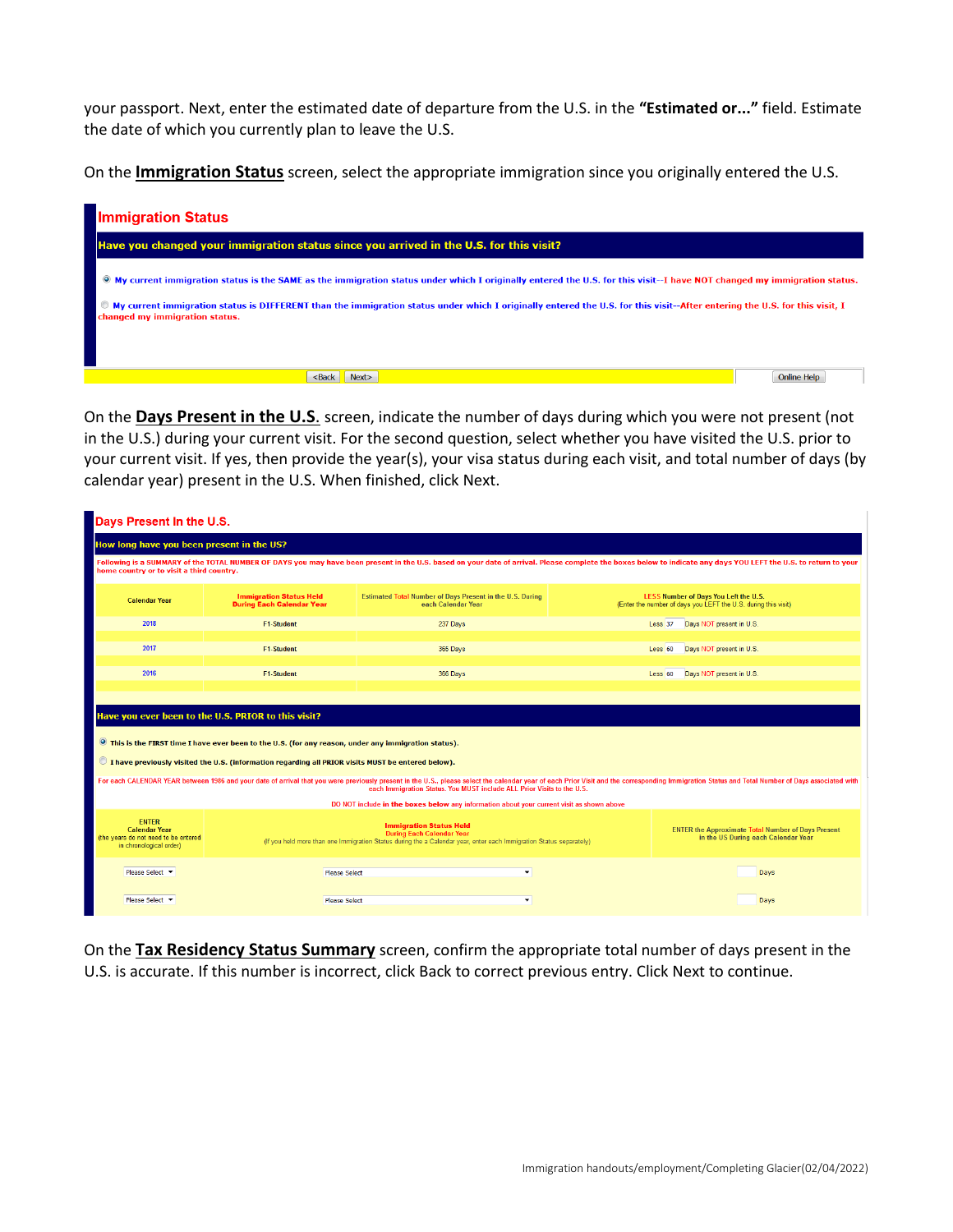| <b>Tax Residency Status Summary</b>                                                                                                                                                                                                                                                                                           |                                                   |                                                                                                                                                                                                                                |  |  |  |  |
|-------------------------------------------------------------------------------------------------------------------------------------------------------------------------------------------------------------------------------------------------------------------------------------------------------------------------------|---------------------------------------------------|--------------------------------------------------------------------------------------------------------------------------------------------------------------------------------------------------------------------------------|--|--|--|--|
|                                                                                                                                                                                                                                                                                                                               | How long have you been present in the U.S.?       |                                                                                                                                                                                                                                |  |  |  |  |
| <back information.<="" or="" re-enter="" th="" the="" to="" update=""><th></th><th>Following is a SUMMARY of the TOTAL Number of Days you have indicated you were present in the U.S. Please ensure that the information below is correct. If you need to add additional Prior Visits and/or subtract days that y</th></back> |                                                   | Following is a SUMMARY of the TOTAL Number of Days you have indicated you were present in the U.S. Please ensure that the information below is correct. If you need to add additional Prior Visits and/or subtract days that y |  |  |  |  |
| <b>Calendar Year</b>                                                                                                                                                                                                                                                                                                          | Immigration Status Held During Each Calendar Year | Approximate Total Number of Days Present in the U.S. During each Calendar Year                                                                                                                                                 |  |  |  |  |
| 2018                                                                                                                                                                                                                                                                                                                          | <b>F1 Student</b>                                 | 200                                                                                                                                                                                                                            |  |  |  |  |
| 2017                                                                                                                                                                                                                                                                                                                          | <b>F1 Student</b>                                 | 305                                                                                                                                                                                                                            |  |  |  |  |
| 2016                                                                                                                                                                                                                                                                                                                          | <b>F1 Student</b>                                 | 306                                                                                                                                                                                                                            |  |  |  |  |
|                                                                                                                                                                                                                                                                                                                               |                                                   |                                                                                                                                                                                                                                |  |  |  |  |
|                                                                                                                                                                                                                                                                                                                               | <back next=""></back>                             | Online Help                                                                                                                                                                                                                    |  |  |  |  |

On the Tax Withholding and Tax Treaty Exemption Review screen, click Next to continue.

On the **Tax Treaty Exemption Verification** screen, select the "Yes" to claim your exemption. If you do not want to claim the exemption, click "No."

| <b>Tax Treaty Exemption Verification</b>                                                                                                      |
|-----------------------------------------------------------------------------------------------------------------------------------------------|
| <b>GLACIER</b> has made the following tax treaty exemption determination                                                                      |
| Based on the information provided, you do not qualify for an exemption from tax withholding for your Compensation/Wages.                      |
| Based on the information provided, you do not qualify for an exemption from tax withholding for your Scholarship or Fellowship (Non-Service). |
|                                                                                                                                               |

On the Tax Treaty Exemption Information screen, enter the passport number from the passport you used when you entered the U.S. for your current visit, enter a reason for your visit, and estimate your total earnings that will be paid for the current calendar year.

On the **Tax Summary Report** screen, review your information. If you need to correct your information, click Back and navigate to screen where the original entry was made. If accurate, click Next.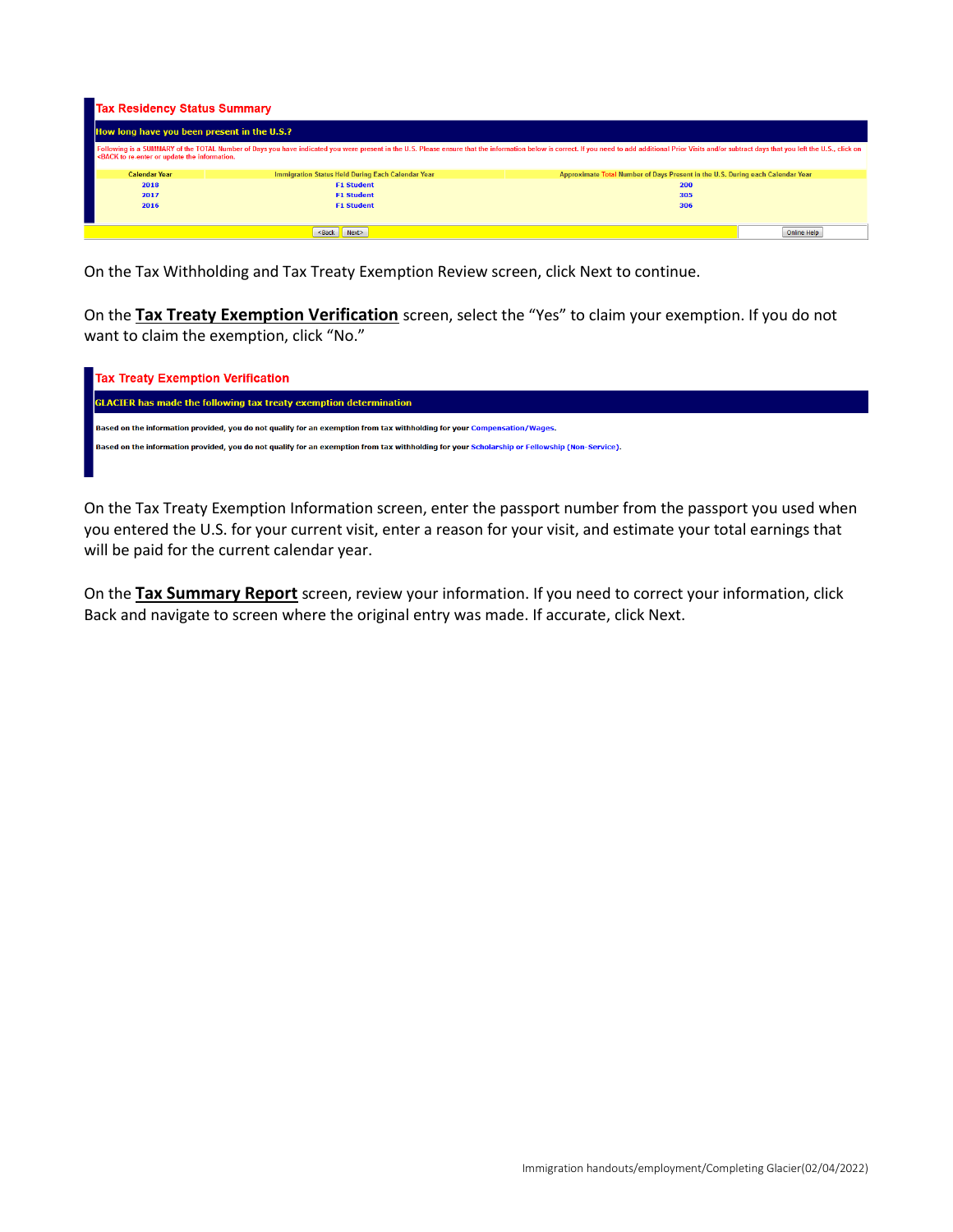## **Tax Summary Report**

| Name: $=$ Sykes, Karen<br>Tax Residency Status: = Nonresident Alien for U.S. Tax Purposes<br>Tax Residency Status Change Date: = July 3, 2021 to Resident Alien<br>Tax Residency Status Start Date: = January 1, 2021 to Resident Alien<br>Tax Treaty Exemption Status (Compensation): = Taxable<br>Tax Treaty Time Limit (Compensation): = Not Applicable<br>Tax Treaty Exemption Period (Compensation): = Not Applicable<br>Tax Treaty Dollar Limit (Compensation): = Not Applicable<br>Applicable Tax Withholding Rate $=$ Single, 1(Monthly)<br>(If Tax Treaty Not Applicable or Forms Not Submitted)<br>(Compensation):<br>Tax Treaty Exemption Status (Non-Service Scholarship = Taxable<br>or Fellowship)<br>Tax Treaty Time Limit (Non-Service Scholarship or = Not Applicable<br><b>Fellowship</b> ):<br>Tax Treaty Exemption Period (Non-Service Scholarship = Not Applicable<br>or Fellowship):<br>Tax Treaty Dollar Limit (Non-Service Scholarship or = Not Applicable<br>Fellowship):<br>Applicable Tax Withholding Rate $= 14$ Percent<br>(If Tax Treaty Not Applicable or Forms Not Submitted<br>(Non-Service Scholarship or Fellowship):<br>$FICA Tax Status: = Exempt$<br>FICA Tax Start Date: $=$ January 1, 2021<br>Forms Required: = Tax Summary Report<br>Form W-4<br><b>State Tax Form</b><br>Document Copies Required: = I-94 / I-94W Card<br>Visa Sticker/Stamp (in passport) | Based on the information provided, GLACIER has made the following determination |                  |
|-------------------------------------------------------------------------------------------------------------------------------------------------------------------------------------------------------------------------------------------------------------------------------------------------------------------------------------------------------------------------------------------------------------------------------------------------------------------------------------------------------------------------------------------------------------------------------------------------------------------------------------------------------------------------------------------------------------------------------------------------------------------------------------------------------------------------------------------------------------------------------------------------------------------------------------------------------------------------------------------------------------------------------------------------------------------------------------------------------------------------------------------------------------------------------------------------------------------------------------------------------------------------------------------------------------------------------------------------------------------------------------------------------|---------------------------------------------------------------------------------|------------------|
|                                                                                                                                                                                                                                                                                                                                                                                                                                                                                                                                                                                                                                                                                                                                                                                                                                                                                                                                                                                                                                                                                                                                                                                                                                                                                                                                                                                                       |                                                                                 |                  |
|                                                                                                                                                                                                                                                                                                                                                                                                                                                                                                                                                                                                                                                                                                                                                                                                                                                                                                                                                                                                                                                                                                                                                                                                                                                                                                                                                                                                       |                                                                                 |                  |
|                                                                                                                                                                                                                                                                                                                                                                                                                                                                                                                                                                                                                                                                                                                                                                                                                                                                                                                                                                                                                                                                                                                                                                                                                                                                                                                                                                                                       |                                                                                 |                  |
|                                                                                                                                                                                                                                                                                                                                                                                                                                                                                                                                                                                                                                                                                                                                                                                                                                                                                                                                                                                                                                                                                                                                                                                                                                                                                                                                                                                                       |                                                                                 |                  |
|                                                                                                                                                                                                                                                                                                                                                                                                                                                                                                                                                                                                                                                                                                                                                                                                                                                                                                                                                                                                                                                                                                                                                                                                                                                                                                                                                                                                       |                                                                                 |                  |
|                                                                                                                                                                                                                                                                                                                                                                                                                                                                                                                                                                                                                                                                                                                                                                                                                                                                                                                                                                                                                                                                                                                                                                                                                                                                                                                                                                                                       |                                                                                 |                  |
|                                                                                                                                                                                                                                                                                                                                                                                                                                                                                                                                                                                                                                                                                                                                                                                                                                                                                                                                                                                                                                                                                                                                                                                                                                                                                                                                                                                                       |                                                                                 |                  |
|                                                                                                                                                                                                                                                                                                                                                                                                                                                                                                                                                                                                                                                                                                                                                                                                                                                                                                                                                                                                                                                                                                                                                                                                                                                                                                                                                                                                       |                                                                                 |                  |
|                                                                                                                                                                                                                                                                                                                                                                                                                                                                                                                                                                                                                                                                                                                                                                                                                                                                                                                                                                                                                                                                                                                                                                                                                                                                                                                                                                                                       |                                                                                 |                  |
|                                                                                                                                                                                                                                                                                                                                                                                                                                                                                                                                                                                                                                                                                                                                                                                                                                                                                                                                                                                                                                                                                                                                                                                                                                                                                                                                                                                                       |                                                                                 |                  |
|                                                                                                                                                                                                                                                                                                                                                                                                                                                                                                                                                                                                                                                                                                                                                                                                                                                                                                                                                                                                                                                                                                                                                                                                                                                                                                                                                                                                       |                                                                                 |                  |
|                                                                                                                                                                                                                                                                                                                                                                                                                                                                                                                                                                                                                                                                                                                                                                                                                                                                                                                                                                                                                                                                                                                                                                                                                                                                                                                                                                                                       |                                                                                 |                  |
|                                                                                                                                                                                                                                                                                                                                                                                                                                                                                                                                                                                                                                                                                                                                                                                                                                                                                                                                                                                                                                                                                                                                                                                                                                                                                                                                                                                                       |                                                                                 |                  |
|                                                                                                                                                                                                                                                                                                                                                                                                                                                                                                                                                                                                                                                                                                                                                                                                                                                                                                                                                                                                                                                                                                                                                                                                                                                                                                                                                                                                       |                                                                                 |                  |
|                                                                                                                                                                                                                                                                                                                                                                                                                                                                                                                                                                                                                                                                                                                                                                                                                                                                                                                                                                                                                                                                                                                                                                                                                                                                                                                                                                                                       |                                                                                 |                  |
|                                                                                                                                                                                                                                                                                                                                                                                                                                                                                                                                                                                                                                                                                                                                                                                                                                                                                                                                                                                                                                                                                                                                                                                                                                                                                                                                                                                                       |                                                                                 |                  |
|                                                                                                                                                                                                                                                                                                                                                                                                                                                                                                                                                                                                                                                                                                                                                                                                                                                                                                                                                                                                                                                                                                                                                                                                                                                                                                                                                                                                       |                                                                                 |                  |
|                                                                                                                                                                                                                                                                                                                                                                                                                                                                                                                                                                                                                                                                                                                                                                                                                                                                                                                                                                                                                                                                                                                                                                                                                                                                                                                                                                                                       |                                                                                 | <b>Form I-20</b> |

On the **View and Print Forms** screen, click the Print Form button to download your documents. Next open and print the documents. When finished, click Next.

| <b>View and Print Forms</b>                                                                                                                  |
|----------------------------------------------------------------------------------------------------------------------------------------------|
| <b>GLACIER has generated the following Tax Summary Report and Forms</b>                                                                      |
|                                                                                                                                              |
| Please review each form to ensure that the information is accurate and spelled correctly.                                                    |
| Click on <print forms=""> to view and print each form. Adobe Acrobat Reader is required (see below).</print>                                 |
| AFTER VIEWING THE FORMS IN ADOBE ACROBAT READER, YOU MUST CLOSE THE WINDOW SHOWING THE FORMS--DO NOT CLOSE YOUR INTERNET CONNECTION.         |
| Tax Summary Report Print Forms                                                                                                               |
| Form W-4                                                                                                                                     |
| <b>State Tax Form</b>                                                                                                                        |
| <b>Tax Information</b>                                                                                                                       |
|                                                                                                                                              |
| To download Adobe Acrobat Reader, simply click the yellow icon and follow the installation instructions.<br><b>Get Acrobat</b> ® &<br>Reader |
| Trouble Printing Forms / Forms Come Up Blank? Click Here                                                                                     |
| $Back$<br>Next                                                                                                                               |

On the **Finishing and Saving Your Individual Record** screen, do the following: